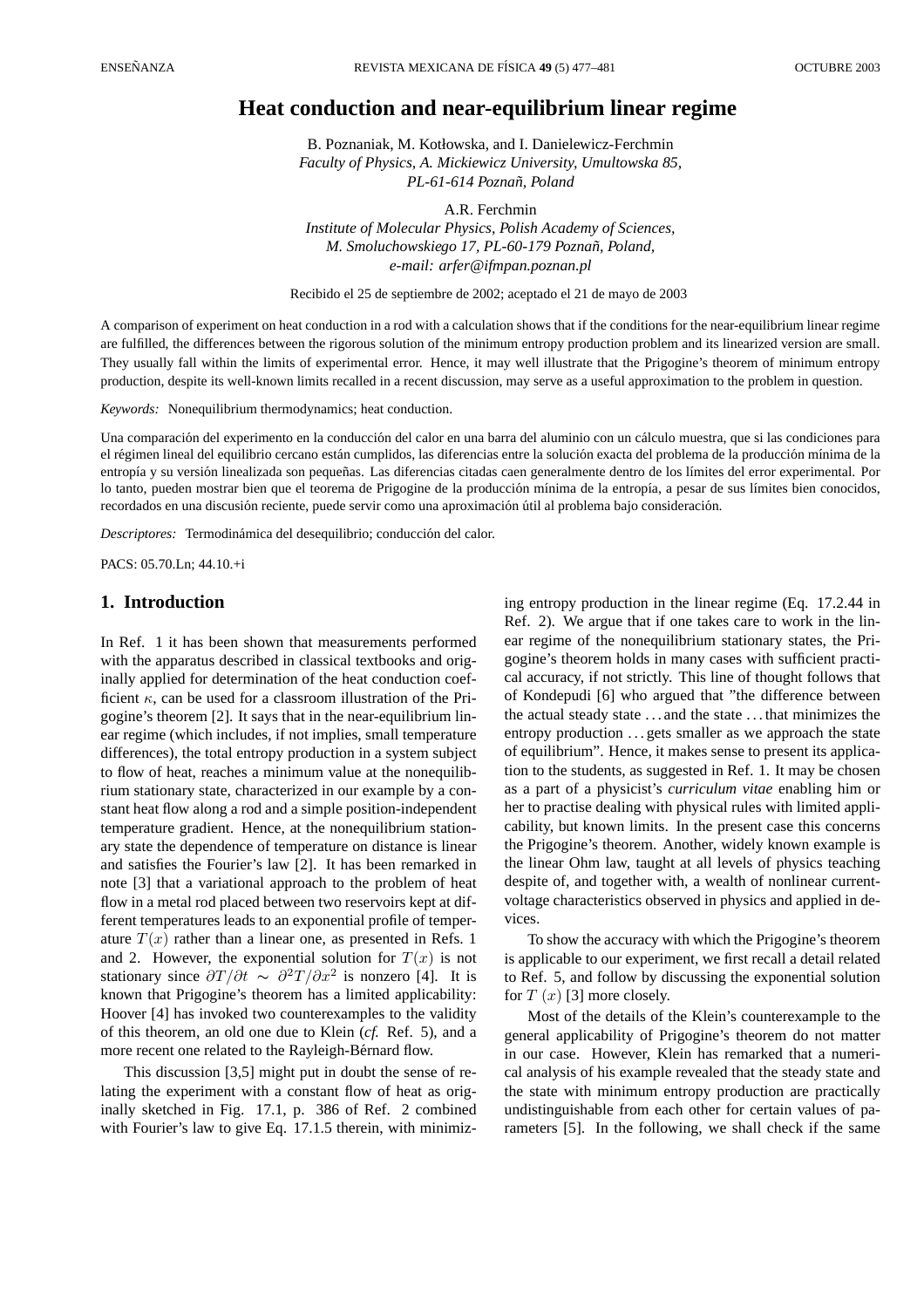applies to the heat flow in a rod. Namely, we shall verify if the linear dependence obtained in our experiment can serve as a good approximation of the exponential dependence [3]. In order to perform this verification we have assembled our own measuring setup of the type described in Ref. 7 and measured temperature  $T(x, t)$  as a function of position x and time  $t$ . The results did not essentially differ from those in Ref. 7. Also, we have calculated a linear approximation of the exponential dependence given in Ref. 3. Finally, we have fitted the linear and exponential dependencies to the results of our measurements and compared the fits.

The measuring set and results will be presented in Sec. 2. In Sec. 3 it will be shown that Fourier's linear dependence of temperature on distance [1,2] represents the linear approximation of the exponential dependence [3]. It is shown that the difference between the linear and the exponential fits to our experimental data falls within the limits of the accuracy of the experiment and that under well-defined conditions the Fourier's law of heat conduction does not exclude the approximate applicability of the theorem of minimum entropy production.

#### **2. Experimental**

The experimental setup (Fig. 1) consists of an aluminum rod of 45 cm in length and 4 cm in diameter. One end of the rod is placed in a cold thermal reservoir of a double-wall cylindrical vessel C. A stream of water of a steady temperature  $T_c = 290K$  flows in the direction indicated by arrows in Fig. 1 between the walls of the vessel C. The other end of



FIGURE 1. Experimental setup. C - double-wall cylindrical vessel. The arrows indicate the direction of the flow of water between the walls. The numbers 1 - 6 mark the points at which the temperature is measured.

the rod is placed in a hot thermal reservoir maintained at a temperature  $T_h$  by an electric heater (Fig. 1). The numbers 1 - 6 (Fig. 1) mark the points at which temperature is measured. The lateral surface of the rod is thermally insulated.

Figure 2 presents temperature  $T(x, t)$  as a function of position  $x$  and time  $t$ , where t is the time from the moment when the rod was put in contact with the two thermal reservoirs. The numbers to the right of the curves are the distances of the six thermometers from the hot thermal reservoir. Table I gives the data of  $T(x)$  for  $t > 65$  min. The device to measure  $\kappa$  is usually set so that heating and cooling of the rod at each end occurs along some finite segment of the rod, as shown in Fig. 1, rather than at the base surfaces of the cylinder [Fig. 3(b)] having coordinates  $x_h = 0$  at the hot thermal reservoir and  $x_c = L$  at the cold thermal reservoir. In practice, the determination of temperature at the coordinate  $x_h = 0$  and the coordinate  $x_c = L$  is based on using the quantities extrapolated from the plots in Fig. 3(a), solid line; these extrapolated quantities are marked (\*) in Table I. The experimental error (standard deviation  $S_T$ ) of temperature  $T(x)$  measurement is found to be 1 K. Namely, the measurement of voltage  $U$  during the gauge procedure of the thermoelements was preformed with error  $S_U = 0.01 mV$ . It resulted in linear dependence  $T = kU$  with  $k = 24.1$  K/mV and standard regression S  $k = 0.4$  K/mV. To get the standard deviation  $S_T$ , the values of  $S_U$ ,  $S_k$ , as well as the error  $S_x = 0.03$  cm in determining the position x of a thermoelement are taken.

TABLE I.  $x$ -distances of the six particular thermometers from the hot thermal reservoir (h).  $T(x)$  - temperature at a distance x from the hot thermal reservoir. The asterisk (\*) marks the extrapolated quantities.



FIGURE 2. Difference between the temperatures  $T(x)$  of the six thermometers and the temperature T (c) of the cold thermal reservoir as a function of time t. For each curve the distance  $x = const.$ The numbers to the right of the curves mark the distances of the six particular thermometers from the hot thermal reservoir.

*Rev. Mex. F´ıs.* **49** (5) (2003) 477–481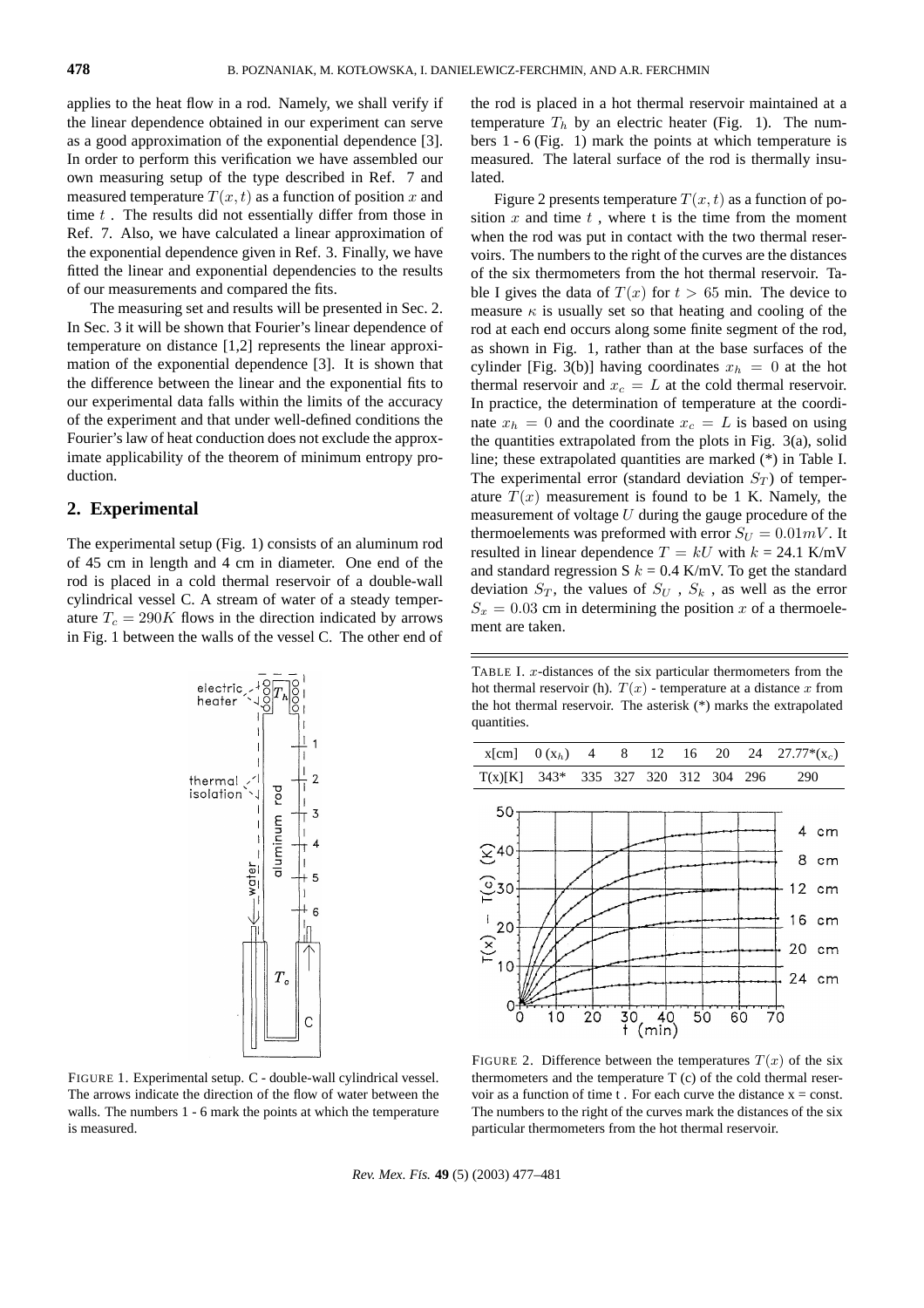

FIGURE 3. (a) The temperatures  $T(x)$  of the six thermometers as a function of their distance  $x$  from the hot thermal reservoir. The points mark the steady temperatures  $T(x)$  observed after  $t > 65$ min. Solid line represents the exponential fit and the dashed line the linear fit to the data. (b) Schematic drawing of the experimental setup. The hot thermal reservoir T (h) maintained at a temperature T (h) and the cold thermal reservoir (c) maintained at a temperature T (c) are shown. The numbers 1 - 6 denote the points at which the temperature is measured.

### **3. Near-equilibrium linear regime**

A comparison of the Fourier's law of heat conduction in the rod,

$$
J_q = -\kappa \frac{\partial T}{\partial x},\tag{1}
$$

where T is the absolute temperature,  $\kappa$  is the heat conductivity and  $J_q$  - is the heat flow, with the following relation between the flow of heat and the forces [2]

$$
J_q = -T^{-2} L_{qq} \frac{\partial T}{\partial x},\tag{2}
$$

where  $L_{qq}$  is constant and called a phenomenological coefficient, leads to the identification

$$
L_{qq} = \kappa T^2. \tag{3}
$$

In Ref. 2 the so-called near-equilibrium linear regime is defined. Within this regime  $L_{qq}$  [Eq. (3)] may be treated as a constant. "Since  $T(x)$  is a function of position, such an assumption is strictly not valid. It is valid only in the approximation that the change in  $T$  from one end of the system to another is small, when compared to the average T, *i.e.*, if the average temperature is  $T_{avg}$ , then  $|T(x) - T_{avg}| \ll 1$ for all x. Hence, we may approximate  $T^2 \approx T_{avg}^2$  and use  $\kappa T_{avg}^2$  in place of  $\kappa T^{2n}$  (Ref. 2, p. 359). The author of Ref. 3 has contrasted the linear approximation and the rigorous solution of the problem of minimum entropy production during heat conduction in the rod, proving that the exponential dependence of temperature on distance minimized the entropy production, although it concerned a non-stationary state [4].

It will be shown that in the setup described in Ref. 1 and used in this work the near-equilibrium linear regime is achieved, the linear approximation is applicable and the contrast between the rigorous (exponential) and linear approximation solutions is smaller than the accuracy of the experiment. Our data are shown in Fig. 2. The local gradients become increasingly uniform with time an the system tends to a final steady (time-independent) state (Table I, Fig. 3), characterized by a constant heat flow and a simple positionindependent temperature gradient

$$
\frac{\partial T(x)}{\partial x} = \frac{T_c - T_h}{L},\tag{4}
$$

where  $L = x_c - x_h$  and  $x_h(c)$  denotes the coordinate of the hot (cold) end of the rod and  $T_{h(c)} = T(x_{h(c)})$ . This linear temperature distribution satisfies the Fourier law as follows:

$$
T_f(x) = T_h - (T_h - T_c)\frac{x}{L}.
$$
 (5)

However, as noted by Peter Palffy-Muhoray [3], in general it is the exponential temperature distribution along the rod which minimizes entropy production:

$$
T_M(x) = T_h \exp\left(-\frac{x}{L} \ln \frac{T_h}{T_c}\right). \tag{6}
$$

[See Appendix A for a detailed derivation of Eq. (6)]. Now, we shall seek for a linear approximation of Eq. (6). To this aim we re-write it in the form  $\mathbf{r}$ 

$$
T_M(x) = T_h \exp\left(\frac{x}{L} \ln \frac{T_c}{T_h}\right). \tag{7}
$$

We expand the functions ln and exp in Eq. (7) into a power series and drop all terms but the linear ones. Since  $0 < T_c/T_h < 1$ , we obtain

$$
\ln \frac{T_c}{T_h} \approx \frac{T_c - T_h}{T_h} \tag{8}
$$

On applying the approximation (8) the function exp in Eq. (7) expanded in a power series with only linear terms left, takes the form  $\mathbf{r}$ 

$$
\exp\left(\frac{x(T_c - T_h)}{LT_h}\right) \approx 1 + \frac{x(T_c - T_h)}{LT_h}.\tag{9}
$$

Introducing (9) into (7) one obtains the form equivalent to Eq. (5):

$$
T_M(x) = T_h \exp\left(\frac{x}{L} \ln \frac{T_c}{T_h}\right) \approx T_h \left(1 + \frac{x(T_c - T_h)}{LT_h}\right)
$$

$$
= T_h - (T_h - T_c)\frac{x}{L} = T_f(x).
$$

*Rev. Mex. F´ıs.* **49** (5) (2003) 477–481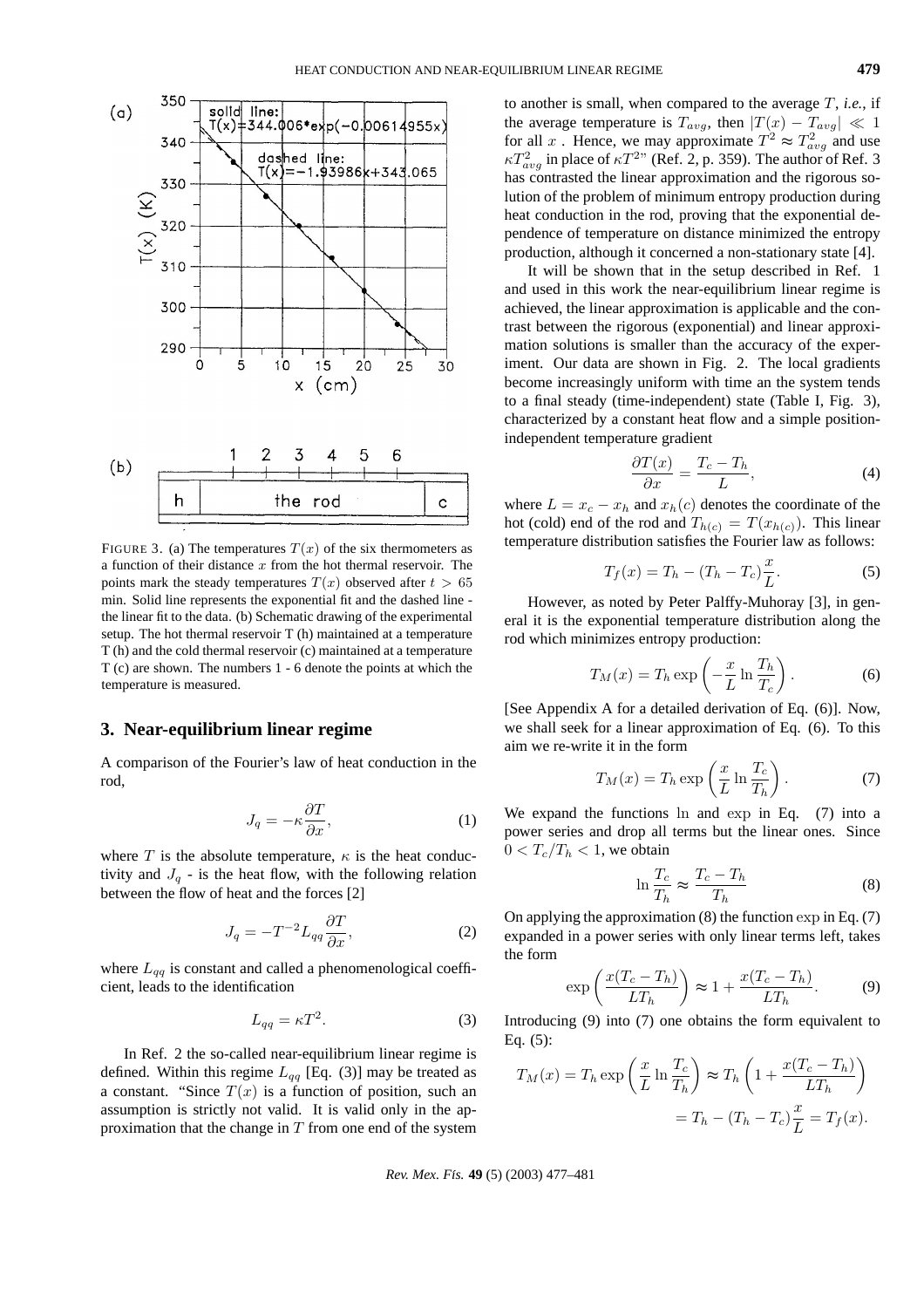This shows that the linear temperature distribution [given in Eq. (5)] and following the Fourier's law represents a linear approximation to the rigorous distribution [given in Eq. (6)], which minimizes entropy production [3].

Under the externally maintained temperature gradient  $\frac{\partial T(x)}{\partial x}$  the system cannot relax to equilibrium. Immediately after placing the rod in contact with two thermal reservoirs heat starts to flow and consequently an inhomogeneous, time-dependent temperature distribution appears in the rod. The aim of the measurements undertaken was to find the character of the time-independent temperature distribution observed at  $t > 65$  min. To the experimental data (Table I, Fig. 3) both the exponential [solid line, *cf.* Eq. (6)] and linear [dashed line, *cf.* Eq. (5)] fits are applied. The maximum discrepancies between the solid and the dashed lines are found to be less than 1 K. Hence, the maximum discrepancy is comparable to the experimental error. An improved accuracy of the experiment could reveal the differences between the linear and exponential  $T(x)$  profiles. However, it is easy to show that after appropriately diminishing the difference  $T_h - T_c$  the discrepancies between both profiles become again negligible. This shows that the theorem of minimum entropy production may serve as a useful approximation to the problem in question.

## **4. Conclusion**

The steady (time-independent) state observed in this work (and in Ref. 1) with temperature varying very nearly linearly with distance along a rod, can be practically undistinguishable, within the limits of experimental error, from the exponential dependence of temperature on distance representing the state of minimum entropy production. This situation strongly resembles that discussed by Klein [5].

The linear dependence of temperature on distance, which is in agreement with the well-established Fourier's law of heat conduction, in fact indicates that the Prigogine's theorem of minimum entropy production, at least in the case of thermal conduction with temperature independent thermal conductivity, represents a useful approximation of satisfactory accuracy if the conditions for near-equilibrium linear regime are fulfilled. This approximation improves on approaching the equilibrium, as noted long ago by Kondepudi [6].

### **Appendix A**

In this Appendix we shall derive the differential equation for  $T(x)$ , stemming from the condition of minimum entropy production, namely

$$
\left[\frac{\partial T(x)}{\partial x}\right]^2 = T(x)\frac{\partial^2 T(x)}{\partial x^2}
$$
 (A.1)

(see Ref. 3, Eq. (6) therein) and solve it arriving at the exponential solution given above [our Eq. (6)]. We start with the expression for the total entropy production  $P$  in the rod given in our previous work (Ref. 1, Eq. (7) therein):

$$
P = \int_{x_h}^{x_c} \frac{\kappa}{[T(x)]^2} \left(\frac{\partial T(x)}{\partial x}\right)^2 dx.
$$
 (A.2)

In the following we apply the following short-hand notation;

$$
\frac{\partial T(x)}{\partial x} = T'; \quad \frac{\partial^2 T(x)}{\partial x^2} = T'';
$$

$$
(T(x))^{-2} \left[ \frac{\partial T(x)}{\partial x} \right]^2 = T^{-2} (T')^2 = F(T, T').
$$

The question is: when  $P$  is an extremum? This is equivalent to say that among all curves  $T = T(x)$  going through the points  $(x_c, T_c)$  and  $(x_h, T_h)$  one seeks such for which

$$
\frac{P}{\kappa} = \int_{x_h}^{x_c} F(T, T') dx
$$
\n(A.3)

is an extremum (we assume  $\kappa$  = const.). This condition can be re-written as  $\delta P = 0$ , where  $\delta P$  is the first variation of  $P$  [8], or

$$
\int_{x_h}^{x_c} \left( F_T - \frac{d}{dx} F_{T'} \right) \delta T dx = 0,
$$
\n(A.4)

where  $F_T = \partial F(T, T') / \partial T$  etc.

The expression in (A.4) is the variation of the functional F. It is zero for an arbitrary  $\delta T$  if the expression in the brackets is zero:

$$
F_T - \frac{d}{dx} F_{T'} = 0.
$$
 (A.5)

Equation (A.5) represents the Euler equation of our problem. More explicitly, Eq. (A.5) can be written as

$$
F_T - F_{TT'}T' - F_{T'T'}T'' = 0
$$
 (A.6)

Note that since  $F$  does not depend explicitly on  $x$ , this equation can be solved by quadratures. Let us calculate in some detail the terms in Eq. (A.6). We obtain

$$
F_T = \frac{\partial F(T, T')}{\partial T} = \frac{\partial}{\partial T} [T^{-2} (T')^2] = -2T^{-3} (T')^2;
$$
  

$$
F_{TT'} = \frac{\partial}{\partial T'} F_T = -4T^{-3} T'; F_{T'T'} = \frac{\partial}{\partial T'} F'_T = 2T_{-2}.
$$

Substitution to Eq. (A.6) leads to:

$$
-2T^{-3}(T')^{2} - [-4T^{-3}T']T' - 2T^{-2}T'' = 0.
$$
 (A.7)

Finally,

$$
T^{-2}[T^{-1}(T')^2 - T''] = 0.
$$
 (A.8)

For finite  $T$ , the first factor in Eq.  $(A.8)$  is nonzero, and we arrive at

$$
T^{-1}(T')^2 - T'' = 0,
$$
 (A.9)